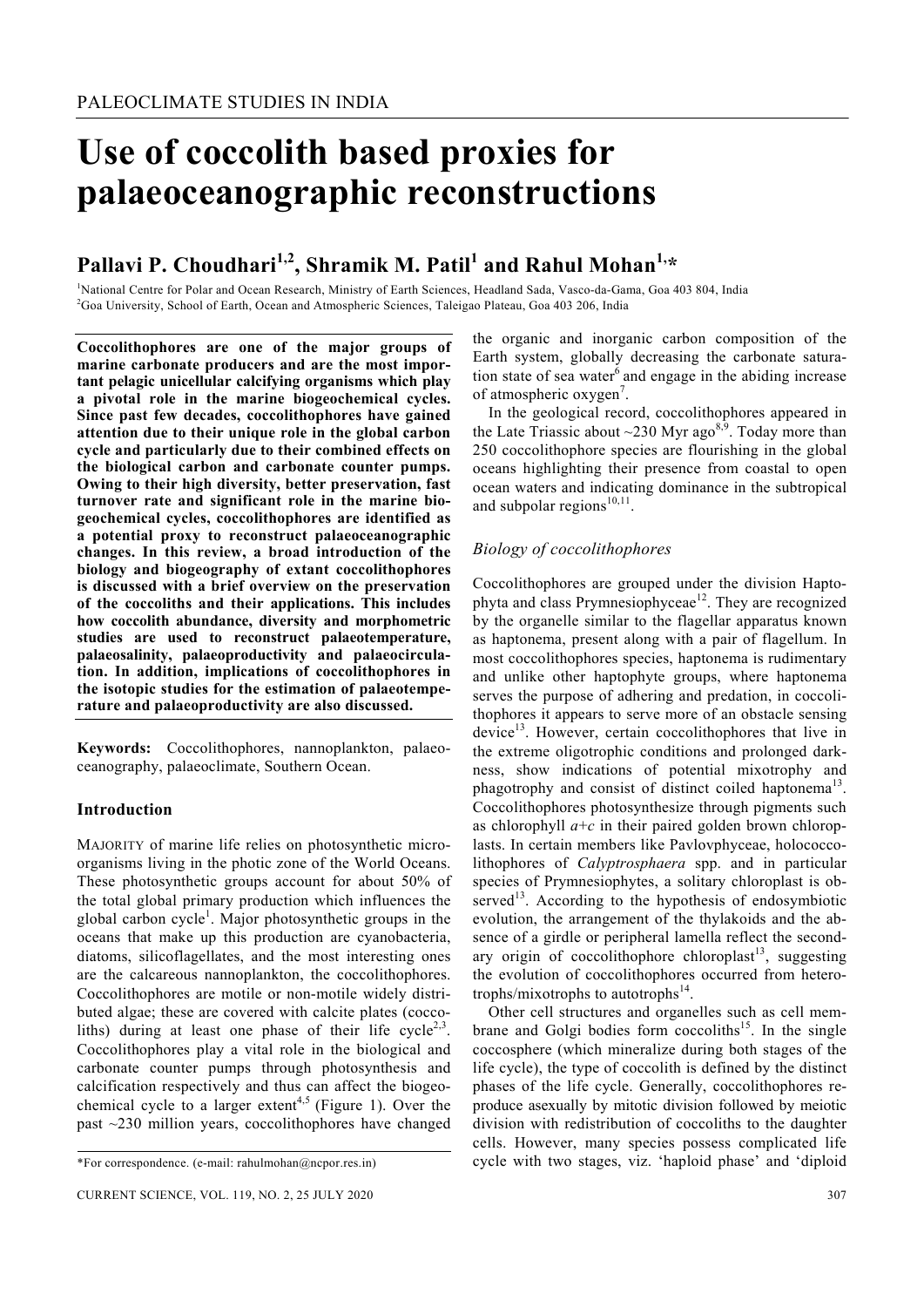phase' (Figure  $2^3$ ). The haploid phase bearing holococcoliths are made up of only one type of numerous crystallites of equal shape and size, whereas diploid phase bearing heterococcoliths are made up of crystal units of variable shapes and size $16$ .

#### *Ecology and biogeography of coccolithophores*

The distribution of coccolithophores exhibit patterns along latitudinal belts or water masses separated by oceanic frontal systems, which are defined by their specific temperature, salinity and nutrient profiles $17$ . Most prevailing coccolithophore species have narrow temperature range<sup>18</sup>. This partly explains control and role of temperature in large scale distribution of coccolithophore species in latitudinal defined different biogeographical zones<sup>19</sup>. Highest coccolithophore diversity was reported in the subtropical oceanic gyres, low diversity in the temperate oceanic and subpolar waters $^{20}$  and lowest diversity in the coastal and



**Figure 1.** Role of coccolithophores in the biogeochemical cycles. (ACD, Aragonite compensation depth; CCD, Calcite compensation depth) (image modified after Rost and Riebesell<sup>4</sup>).



**Figure 2.** Life cycle of coccolithophore (e.g. *Calcidiscus leptoporus*  modified after Geisen *et al*. 3 ).

inland waters. Some coastal species of coccolithophores such as *Pleurochrysis carterae* exhibit wider salinity tolerance and can grow well in salinities from 15 to 45 psu21. Other species such as *Coccolithus pelagicus* documented in the salinity as high as 250 psu in the Dead Sea and *Emiliania huxleyi* in the salinity as low as 11 psu in the Black  $\text{Sea}^{22}$ . Coccolithophores are exclusively marine dwelling protists with only one freshwater species – *Hymenomonas roseola* reported so far<sup>23</sup>.

 Species assemblages dominate in the specific environments and can be marked by the type of coccoliths and coccosphere morphology they possess<sup>17</sup>. For instance, placolith-bearing coccolithophores occur in the mesotrophic to eutrophic environments where waters are well mixed. Umbelliform coccolithophores (which form large flaring coccoliths and double layered coccospheres) dominate in oligotrophic environments. In the stable water column, floriform coccolithophores (flower shaped and possess asymmetrical coccospheres) dominate in the deep photic zone whereas, motile groups observed in different environments but in low abundance<sup>24</sup>.

McIntyre and  $Bé^{25}$ , and Winter and Siesser<sup>26</sup> vaguely outlined coccolithophore floral zones as Subarctic, Temperate, Subtropical, Tropical and Subantarctic. In the past few decades detailed distribution pattern of coccolithophores in the different sectors of the Southern Ocean was studied. Eynaud *et al.*<sup>27</sup> reported high cell density areas in the Atlantic sector of the Southern Ocean; continental shelf region of South Africa; the area between the Subtropical Convergence and the Subantarctic Front; and the southern border of the Antarctic Polar Front. Boeckel *et al*. 28 assessed quantitative distribution pattern of coccolithophore groups in the surface sediments collected from the South Atlantic and Southern Ocean covering latitudes between 29°N and 55°S and longitudes between 41°E and  $62^{\circ}$ W.

Boeckel *et al.*<sup>28</sup> reported high abundance of lower photic taxa – *Florisphaera profunda* in the sediments below warmer stratified surface waters with deep nutricline and presence of *E. huxleyi* and *Calcidiscus leptoporus* in the high nutrient colder environments. In the same study, they showed presence of *Gephyrocapsa* spp. *Helicosphaera* spp. and *C. pelagicus* in the moderate to high nutrient, well mixed upper water column. In the Pacific sector of the Southern Ocean biogeographic distribution of coccolithophores was studied by Saavedra-Pellitero and Baumann<sup>29</sup>. They showed maximum number of coccoliths in the sediments near East Pacific rise and close to the Subtropical Front. The dominant taxa reported in this region were, *E. huxleyi*, *C. leptoporus*, *Gephyrocapsa* spp., *Umbellosphaera tenuis* and *C. pelagicus* subsp. *braarudii.* They reported decrease in the number of coccolithophore species poleward and presence of monospecific occurrence of *E. huxleyi* and occasional occurrence of *C. leptoporus* at south of the Polar Front. In the Indian sector of the Southern Ocean, three major oceanographic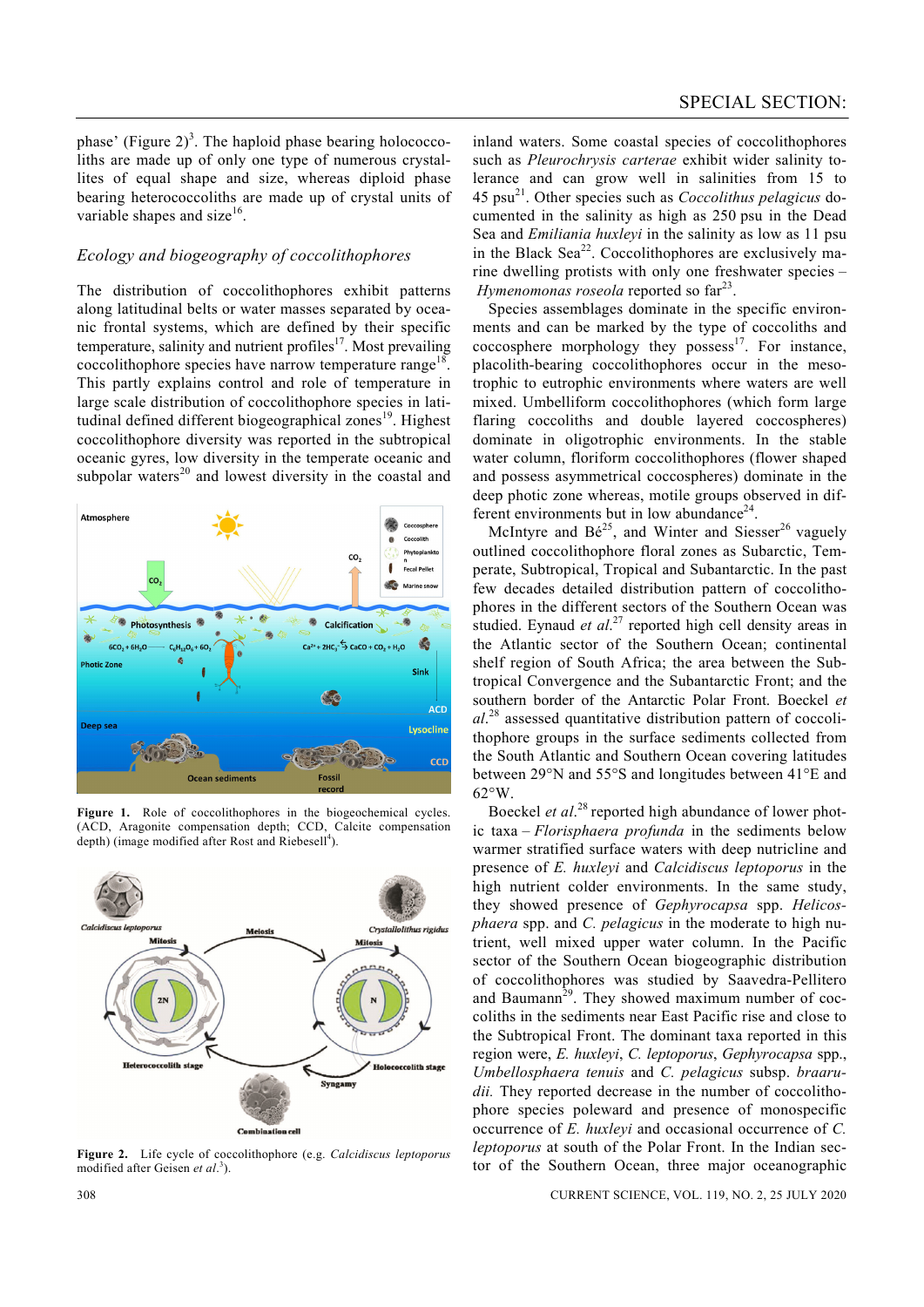zones associated with different coccolithophore assemblages were recognized<sup>10,11</sup>. First is the Agulhas Retroflection and Subtropical Zone (ARFZ, STZ) which is characterized by high coccolithophore diversity. Second is the Subantarctic Zone (SAZ) which is characterized by low coccolithophore diversity and high coccolithophore abundance (mainly comprising of *E. huxelyi*), and third is the Polar Frontal Zone which is comprised of monospecific *E. huxleyi* assemblage<sup>10,11,30,31</sup>.

 Owing to the affinity of different coccolithophore species to the different oceanographic settings, their morphological alterations in these different geographical regions, and due to their crucial role in the marine biogeochemistry, coccolithophores have turn out to be an important proxy to understand palaeoceanographic and palaeoclimatic changes $32$ .

### *Preservation of coccoliths in the sediment and their palaeoceanographic implications*

Coccolithophores, during their life cycle, respond to the *in situ* environmental conditions. These environmental changes can alter coccolithophores abundance, diversity, morphology as well as their elemental composition. Coccolithophores gets transported to the ocean floor in the form of marine snow with a sinking speed of 150–  $570 \text{ m/day}^{33}$ , where they become a part of the sediment preserving imprints as fossil archives of the environment they lived in $34$ . Today, these tiny fossil remains are responsible for calcareous ooze covering 35% of the world ocean floor<sup>14</sup>. In recent years, extensive work has been carried out to understand late Quaternary palaeoceanographic and palaeoclimatic changes using coccolith archives. The absolute/relative abundance of coccoliths, their morphological changes and elemental composition have been used to reconstruct palaeotemperature, palaeosalinity, palaeoproductivity and palaeocirculation $35-38$ . Coccolith assemblages in the sediments were used to determine the shifts in the latitudinal positions of the oceanic fronts39–41. Alkenones42–44 and *Gephyrocapsa* spp. morphological changes<sup>38</sup> were used to reconstruct palaeotemperature whereas, morphological variability of *E. huxleyi* was used to reconstruct palaeosalinity<sup>45</sup>.

This article is based on the review of Baumann<sup>19</sup>, and Stoll and Ziveri<sup>46</sup> to provide a brief review on the implications of coccolithophores as proxy for palaeoceanographic settings.

#### **Applications of coccolithophores**

#### *Palaeotemperature estimates*

Various methods have been established to reconstruct palaeotemperature by using coccoliths which include statistical analysis of the nannofossil assemblages, morphometric measurement of *Gephyrocapsa* spp., relative abundances of the different *Gephrocapsa* spp., Mg/Ca of bulk coccoliths, and by studies on unsaturated alkenone<sup>47</sup>.

 Coccolithophore species show clear latitudinal distribution with respect to the specific tolerance and affinity towards different temperature gradients<sup>48</sup>. Bollmann<sup>45</sup> displayed significant correlation between morphologies of *Gephyrocapsa* spp. and environmental gradients which show close relationship of *Gephyrocapsa* spp. size with temperature. Based on the relative abundance of the different morphotypes within the genus *Gephyrocapsa* in the Holocene sediments of Atlantic, Pacific and Indian Ocean, Bollmann *et al*. 38 proposed the global sea surface temperature (SST) calibration. They showed the potential use of *Gephyrocapsa* spp. to reconstruct palaeotemperature in the range 14°–29.4°C, with standard error of 1.78°C which is comparable to the temperature estimates of planktic foraminifera transfer function. Saavedra-Pellitero *et al.*<sup>37</sup> reconstructed palaeotemperature using Multivariate Statistical Analysis of modern coccolithophores utilizing down core coccolith assemblages in offshore Chile. They showed simple linear correlation  $(r = 0.81)$  between the estimated SST by coccolithophores assemblages and Alkenones, validating SST reconstruction for the time frame of ~27 kyr to 10 kyr BP. In this study, coccolithophore based temperature reconstruction defined Last Glacial Maximum vaguely, but fluctuations observed between 19 kyr and 25 kyr BP. broadly coordinated with the fluctuation in the alkenone SST records, Byrd ice core data and also comparable with SST estimates of radiolaria and dinoflagellates (see figure 6 in Saavedra-Pellitero *et al*. 37).

 Alkenones are the long chain di-unsaturated, triunsaturated ketones produced by coccolithophores of the genus *Gephyrocapsa* and *E. huxleyi*<sup>49</sup>. Brassell *et al.*<sup>43</sup> showed the correlation between unsaturated alkenones and glacial–interglacial cycles in the late Quaternary, which was recorded using planktic foraminiferal  $\delta^{18}$ O values. Thus, the abundance data of unsaturated index of long chain alkenones can give constant palaeoclimatic curve even in the events of barren foraminiferal dissolution. The first systematic study on alkenones in the core top sediments was carried out by Sikes *et al*. 50, which was later validated by core top calibration using large globally distributed datasets from 60°N to 60°S of Atlantic, Pacific and Indian Ocean with mean SST between 0°C and 29 $^{\circ}$ C<sup>51</sup>. The relationship U37K = 0.033T + 0.044,  $R^2$  = 0.958 is identical within the error limits to the *E. huxleyi*  calibrations of Prahl and Wakeham<sup>52</sup>. The effective use of alkenones is based on the factors such as, ecology, genetics, physiology and digenesis of the coccolithophores which cause alkenone unsaturation index to deviate from the unique relation with the SST. However these biomarkers over the years have exhibited to be one of the robust SST proxies<sup>44</sup> and enabled the descriptions of SST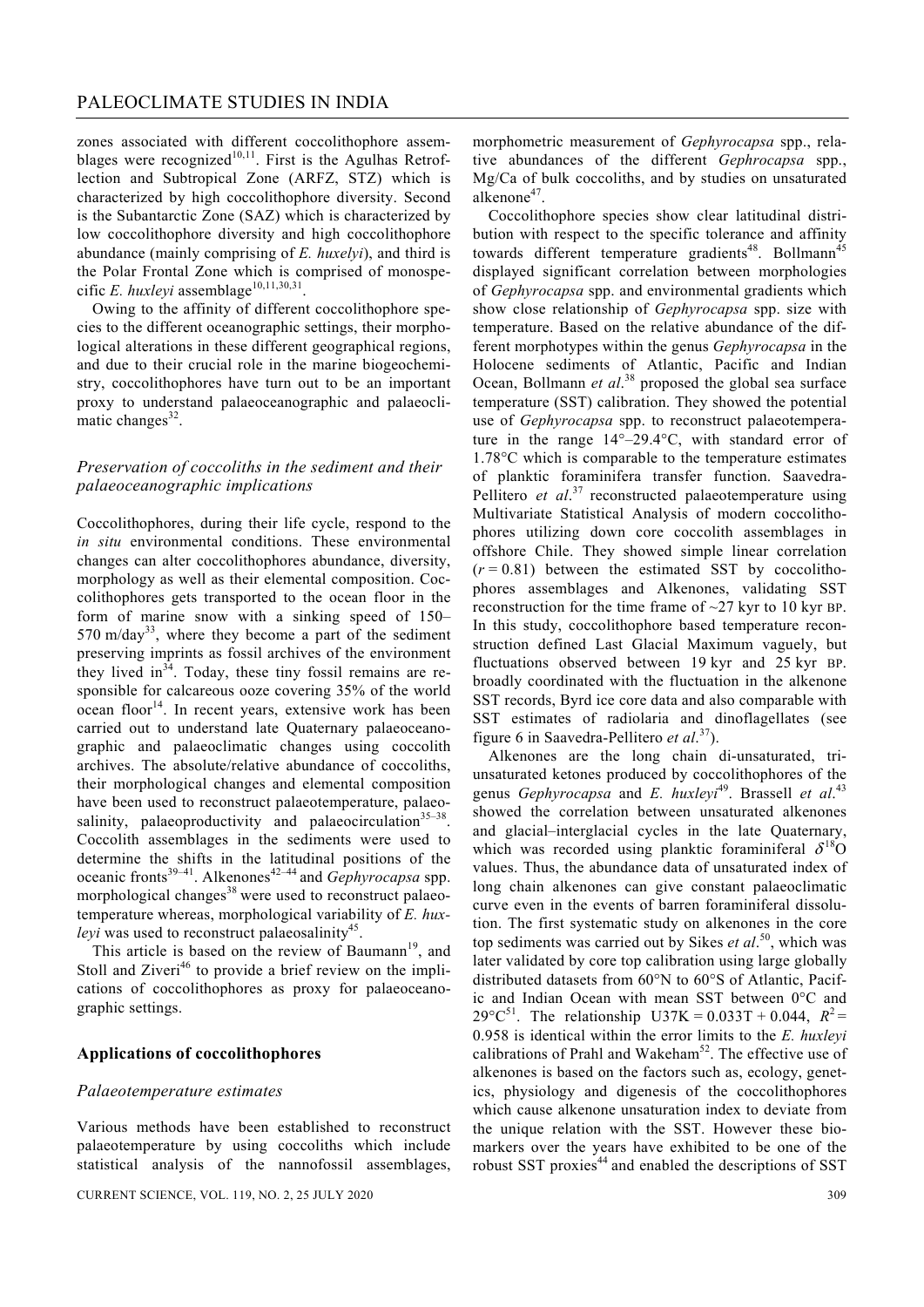for various time scale of the global ocean, with the brief time period of inter-annual changes $53$  and long time scale ranging from the Pliocene<sup>54</sup> to the Pleistocene<sup>55</sup>. Rostek *et al*. 56 used a combination of foraminiferal oxygen isotope records and palaeotemperature records derived from abundance ratio of unsaturated alkenones in the deep sea core from the junction of Arabian Sea and Bay of Bengal to extract salinity signals.

### *Palaeosalinity estimates*

Unlike palaeotemperature, palaeosalinity is difficult to reconstruct using geological archives with the same accuracy and dependency as temperature, which leads to significant error in palaeosalinity estimates $5^7$ . Previously the use of transfer function based on the relative abundance of microfossil to reconstruct palaeosalinity was not accepted as the composition of assemblages is apparently determined mainly by the other parameters like temperature and productivity<sup>58</sup>. Yet, it is evident from studies that different organisms are tolerant to variable range of salinity which is reflected in the abundance changes<sup>59</sup>. In the culture studies, morphological variations in *E. huxleyi*  with respect to changing salinity have been demonstrat $ed^{60}$ . Bollmann and Herrle<sup>61</sup> investigated the relationship between size of *E. huxleyi* coccoliths and sea surface salinity (SSS) in the culture based investigations. They showed that, the *E. huxleyi* coccolith size varies significantly within the salinity range of 33–38 psu with a standard error of 0.49 psu. In addition, *in situ* studies in the Atlantic, Pacific, and Southern Ocean showed significant relationship between SSS and  $E$ . huxlevi placolith size<sup>62</sup>. Their plankton-derived multiple regression models for *in situ* salinity varied from that of the previous studies of the Holocene sediment samples. Similar culture-based experiments were carried out to assess applicability of *E. huxleyi* coccolith morphology as a palaeosalinity proxy<sup>60</sup>. The relationship between the salinity and the morphological response is vaguely understood but probably is related to the regulation of turgor pressure which affects the size of the cell $^{63}$  and thus the size of a single coccolith. This hypothesis also explains the morphological variation in *E. huxleyi* between the open ocean dataset and the coastal dataset<sup>62</sup>. Ausín *et al*.<sup>64</sup> used multivariate statistical analyses and showed that the distribution of modern coccolithophores in the Atlantic Ocean, in the Western Mediterranean, and west of the Strait of Gibraltar was primarily influenced by annual average salinity at 10 m depth. They observed similar outcomes in the Modern Analog Technique and Weighted-Averaging Partial Least Square (WA-PLS) regression calibration models and applied these models to reconstruct SSS in the Alboran Sea at high resolution for the last 25 kyr, emphasizing the reliability of both models to drive coccolithophore-based transfer function for reconstruction of SSS. In the past

few decades, owing to the firm response of hydrogen isotopes of long-chain alkenones fractionation to salinity for different environments, hydrogen isotopes of long-chain alkenones have gained attention as a promising proxy for reconstruction of palaeosalinity<sup>65</sup>. The monospecific culture studies have revealed positive linear correlation between salinity and hydrological isotopic composition of the long chain alkenones, synthesized by *E. huxleyi* and G. oceanica<sup>66</sup>. Meer *et al.*<sup>67</sup> reconstructed past variation in the SSS using alkenones and combined with the relative past SSS generated using organic walled dinocyst distribution in the same core from the Black sea. This combined result signifies the freshening of the Black sea surface waters in the last 3 kyr, suggesting that past salinity was ~18 times higher than the present day salinity. Similarly, alkenones have gained fame for their potential use in reconstruction of past salinity especially in multiproxy approach  $68$ .

# *Palaeoproductivity*

Kinkel *et al*. 36 described the significance of coccoliths in the sediments for estimation of palaeoproductivity. High abundance of the deep photic zone flora (e.g. *Florisphaera profunda*) is associated with deep thermocline and nutricline which indicates low productivity whereas, low abundance of the deep photic zone flora is associated with shallow thermocline and nutricline indicating high productivity $69,70$ . Thus, the transfer function based on deep photic zone taxa (e.g. *F. profunda*, *Gladiolithus flabellatus*) and other coccoliths in the sediment provide information about ocean stratification and palaeoproductivity40,69,70. However, in high latitudes, the absence of *F. profunda* excludes the use of some of these methods where, siliceous organisms are commonly used to reconstruct palaeoproductivity<sup>71</sup>. By correlating accumulation records of coccolithophores with P/Ti, Sr/Ti, and other palaeoproductivity records in Subantarctic region of the Atlantic sector of the Southern Ocean, Flores *et al*. 71 reported that changes in the abundance of coccolithophore reflect variation in the palaeoproductivity. In the modern oceans, species like *Gephyrocapsa* spp., *C. pelagicus* subsp. *braarudii* and *G. oceanica* tend to be abundant in the high productive areas with high nutrient availability $45,72$ , which are usually considered as reliable proxies for productivity estimates in the high nutrient regions73. . Amore *et al*. 73 indicated small *Gephyrocapsa*  spp., and *C. pelagicus* subsp. *braarudii* as vital proxies to indicate the prevailing influence of Portugal current and conditions of high nutrient and increased productivity. Whereas, the dominance of *G. caribbeanica*, *Syracosphaera* spp., *Rhabdosphaera* spp. and *Umbilicosphaerasibogae* denote periods of Iberian poleward current. Schwab *et al.*<sup>74</sup> studied two sediment cores from the south of Azores Islands, North of the Atlantic Subtropical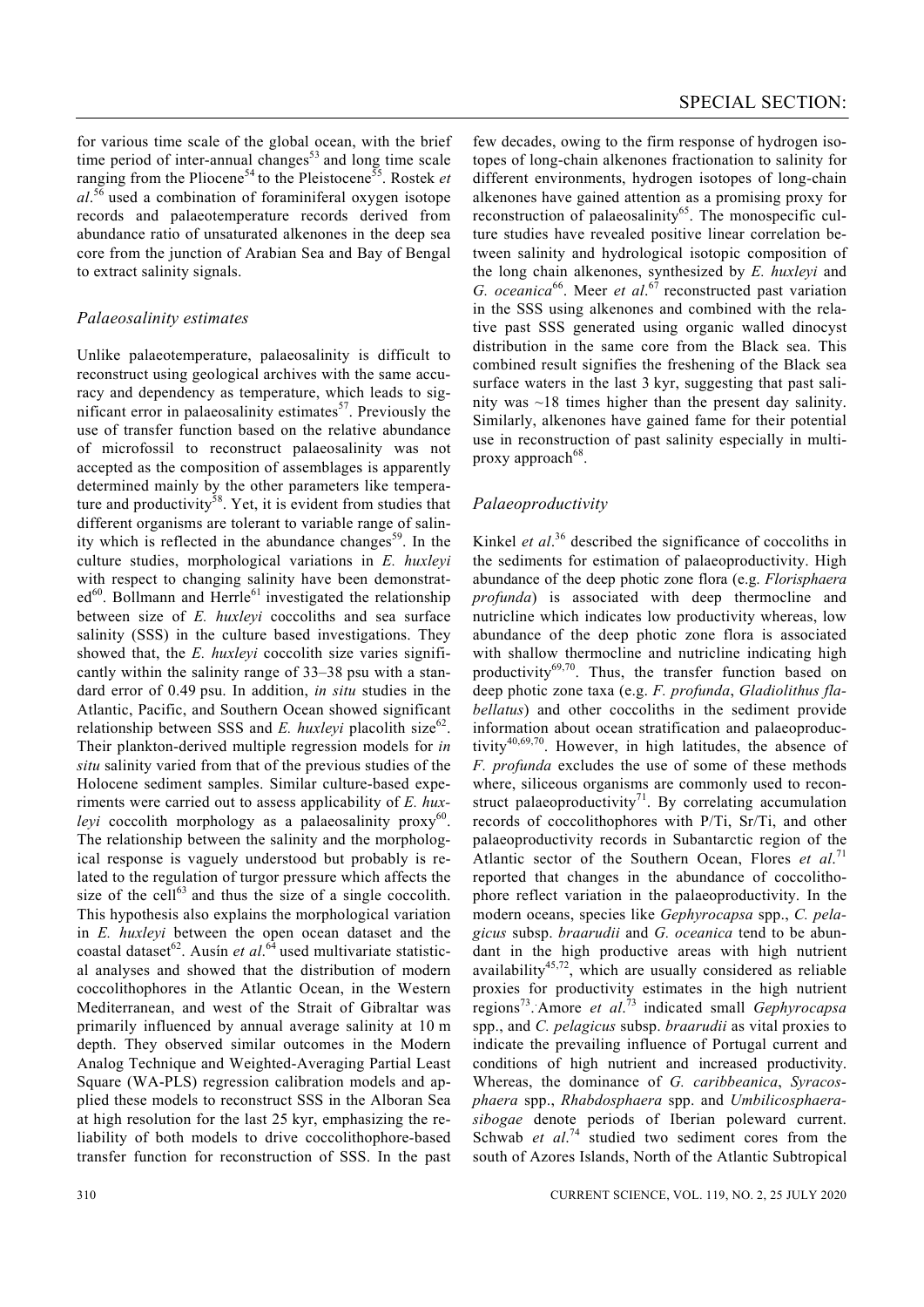gyre and proposed reduced Atlantic Meridional Overturning Circulation indicative of strong increase in productivity. This is represented by high abundance and accumulation rates of coccoliths, alkenones, Ba/Ti ratios, high abundance of diatoms, and low abundance of *F. profounda*74.

#### *Geochemical applications of coccolithophores*

Recent developments in methodologies and instrumentation to extract and analyse coccoliths from the sediments have increased understanding of coccolith geochemical composition and its use to study palaeoclimatic and palaeoceanographic changes. Coccolithophores are the only organism in the ocean which provide indicators of past oceanographic and climate condition from organic (biomarkers/molecular fossil) as well as inorganic  $(CaCO<sub>3</sub>)$ sediment deposits<sup>46</sup>. Applications of isotopic proxies depend on the comparison of isotopic composition of calcite in coccolith and sea water or in the culture medium. The isotopic composition of calcite is the reflection of the relative abundance of two isotopes, commonly the more abundant and light isotope over a rare, and heavier for example –  ${}^{16}O/{}^{18}O$ ,  ${}^{12}C/{}^{13}C^{75,76}$ . Isotope-based reconstruction is largely explored using foraminifera, but where foraminifera are rare and/or sediment is limited, coccolith carbonate can be a good alternative for isotopic studies. But, considering the difficulty to segregate coccoliths belongs to single coccolithophore species and vital effects of different species the isotopic investigations are subjected to deviate. To obtain a reliable coccolith based isotopic proxy two things are essential, viz. (i) lab drawn culture experiments on coccolithophores to obtain strong relationship with environmental conditions<sup>77</sup> and, (ii) studies in the sediments to explicate the methods to segregate fractions of single species<sup>46</sup>. Ziveri *et al*.<sup>78</sup> postulated correction factors of specific species coccoliths for carbon isotopic vital effects. In the recent core top study, Hermoso *et al.*<sup>79</sup> demonstrated that, the isotopic composition of coccolith is governed to the fundamental level by environmental factors which regulate the growth rate and not only by the temperature and isotopic composition of the sea water.

 Apart from isotopic ratios, extensive work has been carried out on the elemental ratios of coccoliths. In coccoliths, largely explored elements are Sr/Ca and Mg/Ca ratios. Stoll and Schrag<sup>80</sup> were pioneered in the analysis of Sr/Ca ratios of coccoliths who described its potential use in palaeoproductivity reconstruction. Coccolith Sr/Ca ratio derived data has the advantage as it may not rely on sedimentation rate and also comparatively unaffected by partial dissolution<sup>80</sup>. Mejía *et al*.<sup>81</sup> reconstructed palaeoproductivity records from the Agulhas bank slope using coccolith Sr/Ca ratio along the second last glacial and interglacial cycles.

CURRENT SCIENCE, VOL. 119, NO. 2, 25 JULY 2020 311

 In coccolithophores, temperature has prominent control on Mg fractionation in the coccolith calcite<sup>82</sup>. There are competing views on the use of Mg/Ca coccolith derived temperature. On the one hand, Mg/Ca coccolith temperature indicator will assist in further enhancing the alkenone under saturation proxy $83$  whereas on the other hand owing to their small size and extremely low Mg/Ca ratio (0.1 to 0.2 mmol/mol), it is complicated to obtain robust data on variations in the coccolith  $Mg/Ca^{46,82}$ . Through culture based experiments on *G. oceanica* and *E. huxleyi*, Kongtae *et al*. 84 showed potential use of coccolith Mg/Ca as a temperature proxy. In this study, Mg isotope in both species showed positive relation to temperature at some growth phases, whereas Mg isotope in *G. oceanica* showed weak correlation with temperature during late exponential growth phase thus hindering the coccolith temperature signals.

 Coccolithophores are sensitive to the changes in the pH/carbonate mineral saturation of the sea water and it affects the intracellular biomineralization processes<sup>85</sup>. Stoll *et al.*<sup>86</sup> showed that boron isotopes and B/Ca composition of the calcite could differentiate between modulations of pH or dissolved inorganic carbon in the coccolith vesicle. If biogenic carbonates recorded extracellular pH passively, B/Ca signal in the fossils can be a helpful tool to reconstruct variation in pH of the environment they lived. Also, it would help understand the mechanism by which the cells respond to changing carbonate chemistry of the ocean as most of the calcifying organisms may be disturbed as a result of future ocean acidification $87$  or can over calcify as observed in the past<sup>88</sup>.

#### *Coccolithophore studies in the Southern Ocean*

The Southern Ocean (SO) influences earth's climate by storing and transporting large amount of heat and carbon dioxide between atmosphere and oceans. The SO is documented to have influenced past climate by sequestering  $CO<sub>2</sub>$  during the glacial periods and possibly out gassing during the interglacial periods<sup>89</sup>. In the future world scenario, the SO is projected to absorb excess anthropogenic  $CO<sub>2</sub>$ , thereby decreasing pH of its water mass thus affecting the aragonite-calcite saturation levels. The recent studies indicate SO's role in modulating present and past climate, however what runs the glacial–interglacial carbon dynamics in SO are not well documented.

 Coccolithophores are thought to be responsible for the seasonal Great Calcite belt in the SO – a vast region of elevated albedo covering approximately 16% of the World Oceans<sup>90</sup>. Due to their huge abundance and good preservation in the marine sediments with the signals of the surface water conditions $34$ , the late Quaternary coccolithophores records are extensively used to decipher palaeoenvironmental conditions which include positions of oceanic fronts and current systems<sup>35,39,40</sup>. In the past decades coccoliths have been used as the indicators of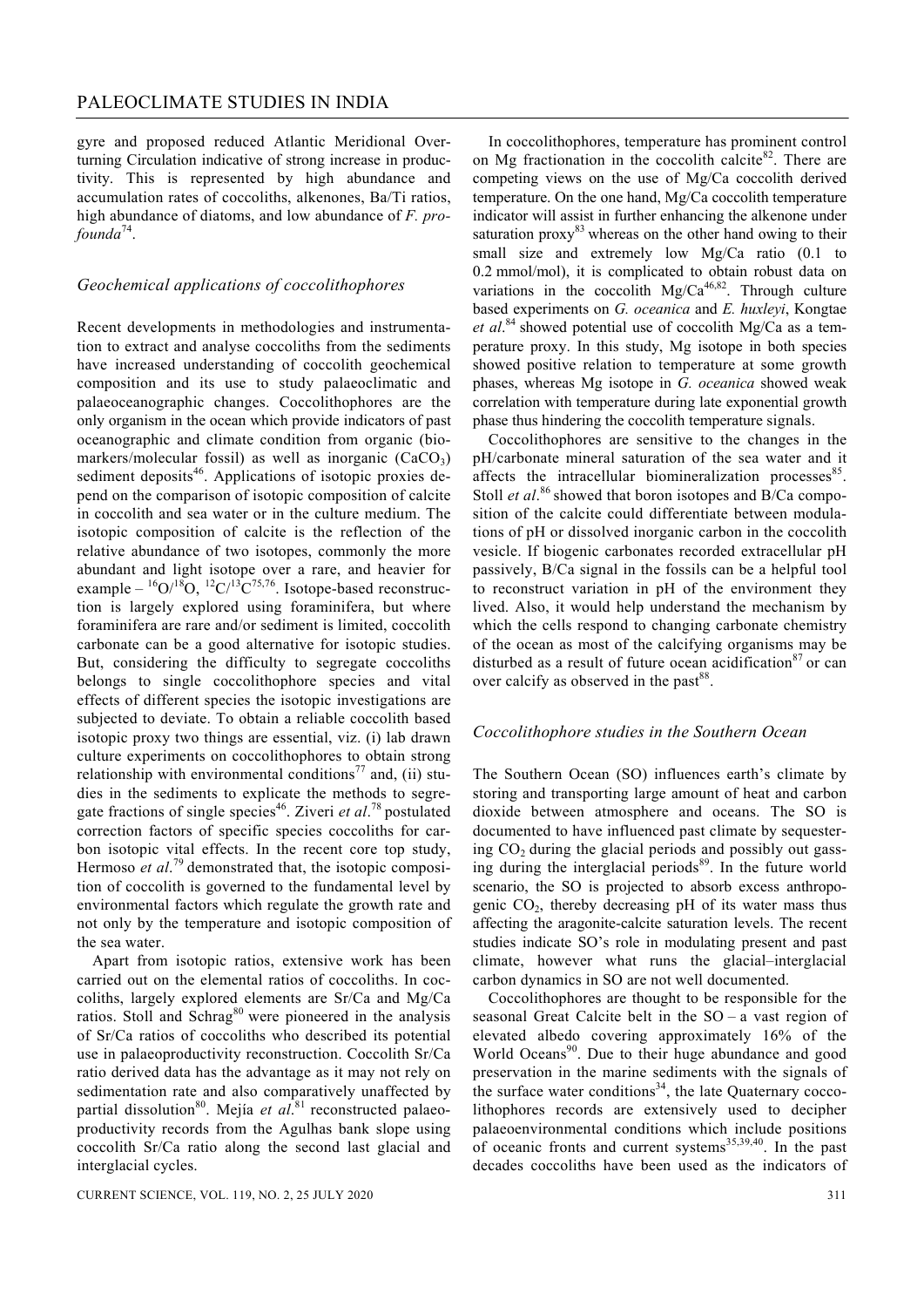palaeoceanographic conditions of the SO. Boeckel *et al*. 28 identified six surface sediment assemblages, which exhibit distribution pattern as a function of positions of nutricline and thermocline and characteristics of overlying surface waters. Flores *et al.*<sup>91</sup> reconstructed late Quaternary surface waters of Atlantic Ocean conditions using coccolithophore assemblages. Geitzenauer<sup>92</sup> exhibited *U. leptopora* and *C. pelagicus* as a useful palaeoclimatic indicator in late Quaternary sediments of the Subantarctic Pacific Ocean.

 Fluctuation in the subtropical front for 130 kyr and marine isotope stages 1–5 are identified through changes in calcareous nannoplankton assemblage at South of Australia41. Surface sediment coccolithophore assemblages were studied in order to define oceanic frontal boundaries and water masses for the last 10 kyr in the Australian sector of the Southern Ocean<sup>93</sup>. Villa *et al.*<sup>94</sup> extracted 15 cores from the SO and correlated calcareous nannofossils with interglacial intervals with warmer SST showing signs of high productive and an open-ocean environment, and with occurrence of coccolithophores in the Western Antarctic Basin and nearly absence of coccolithophore in the Eastern Antarctic Basin shows signs of more variable SST near the west Antarctic ice sheet.

 The Southern Indian Ocean, for various reasons, remained relatively less explored with few studies on the ecology and biogeography of the extant coccolithophores. Three coccolithophore assemblages were identified and the demarcating areas between the assemblages coincide with the position of the Subtropical, Subantarctic and Polar front<sup>10</sup>. Patil *et al.*<sup>11</sup> reported three assemblages and revealed that, regions with elevated temperatures and low nutrient concentration exhibit high diversity, whereas regions with low temperature, high nutrient concentration show much less diversity. Increase in temperature in coming decades is assumed to shift oceanic frontal regions southward. This could possibly alter the biogeographic distribution patterns of the planktic (free floaters) organisms including coccolithophores. Evidence for this is the poleward expansion of the coccolithophore species *E. huxleyi* in the Indian sector of the Southern Ocean<sup>30</sup>. Fincham and Winter $95$  obtained isotopic ratios and nannoplankton counts showing that majority of samples are recent and not older than 85 kyr, in the South West Indian Ocean describing the influence of Agulhas current on the sedimentation at this region. Patil *et al.*<sup>31</sup> reported silicifying haptophytes, xenospheres and anomalous coccospheres from the Southern Indian Ocean highlighting new occurrences of haptophytes to the Southern Indian Ocean and their adaptation to the changing environment.

#### *Coccolithophore studies in the Arctic seas*

The Arctic Ocean is the shallowest and smallest ocean; yet it is a critical component in the interconnected system that regulates Earth's climate. Encircled by continents, the Arctic Ocean is largely covered by sea ice. The necessity to understand the importance of geologic history of the Arctic Ocean and its impact on global climate and ocean circulation has been recognized since 1981 by the international palaeoceanographic community<sup>96</sup>. Baumann and Matthiessen<sup>97</sup> studied coccolith and dinoflagellate cyst assemblages in five sediment cores from the Norwegian Sea and Fram Strait. Considerable change in both the assemblages corresponds approximately to the onset of the Holocene climatic optimum. They indicated that reorganization of the hydrographic properties in the North Atlantic realm after the ice sheets had vanished was most probably connected to this change. Backman *et al*. 96 studied late Pleistocene and Holocene stratigraphic distributions of calcareous nannofossils in seven short cores from the Arctic Basin and in one core from the Norwegian Sea. The influence of Atlantic shallow waters was mostly represented in the Arctic Ocean cores by the assemblages. Giraudeau *et al.*98 recorded changes in the long term trend in the coccolith abundance in the cores retrieved from Norway and Northern Iceland and indicated Millennial-scale modulation in Atlantic water advection to the Nordic Seas.

#### *Interpretation of geological history using coccoliths*

In the geological record since the coccolithophores inception (about ~230 myr), coccolithophores have evolved rapidly and dominated making sharp zonation between Triassic and Holocene which makes them important proxy for delineating ancient oceanic to hemipelagic realms and also in petroleum exploration. These zonations helped biostratigraphers to study major extinction events, determination of the age of the ODP/DSDP/IODP cores, past climatic changes, glacial–interglacial climatic fluctuations, etc. Owing to their high diversity and rapid evolution since 20 Myr, coccoliths preserved in the sediment are also widely being used in scientific and oil drilling as zonal markers.

#### **Conclusion and future perspectives**

Coccoliths in the sediment samples provide information on condition of water masses, palaeoecology and palaeoceanography. In the past few decades, coccoliths have been used as a potential tool to reconstruct palaeoceanographic settings. Though these methods are validated to an extent through culture studies and transfer function, the need for extensive research to determine coccolith as a robust proxy still exists. Species morphology can be stable, if it is tested under different ecological parameters, and under strong genetic control<sup>99</sup>. Sediment trap data for coccolith flux to the deep sediment is scarcely established and more information is needed for better understanding of transformation of planktonic coccolithophores to the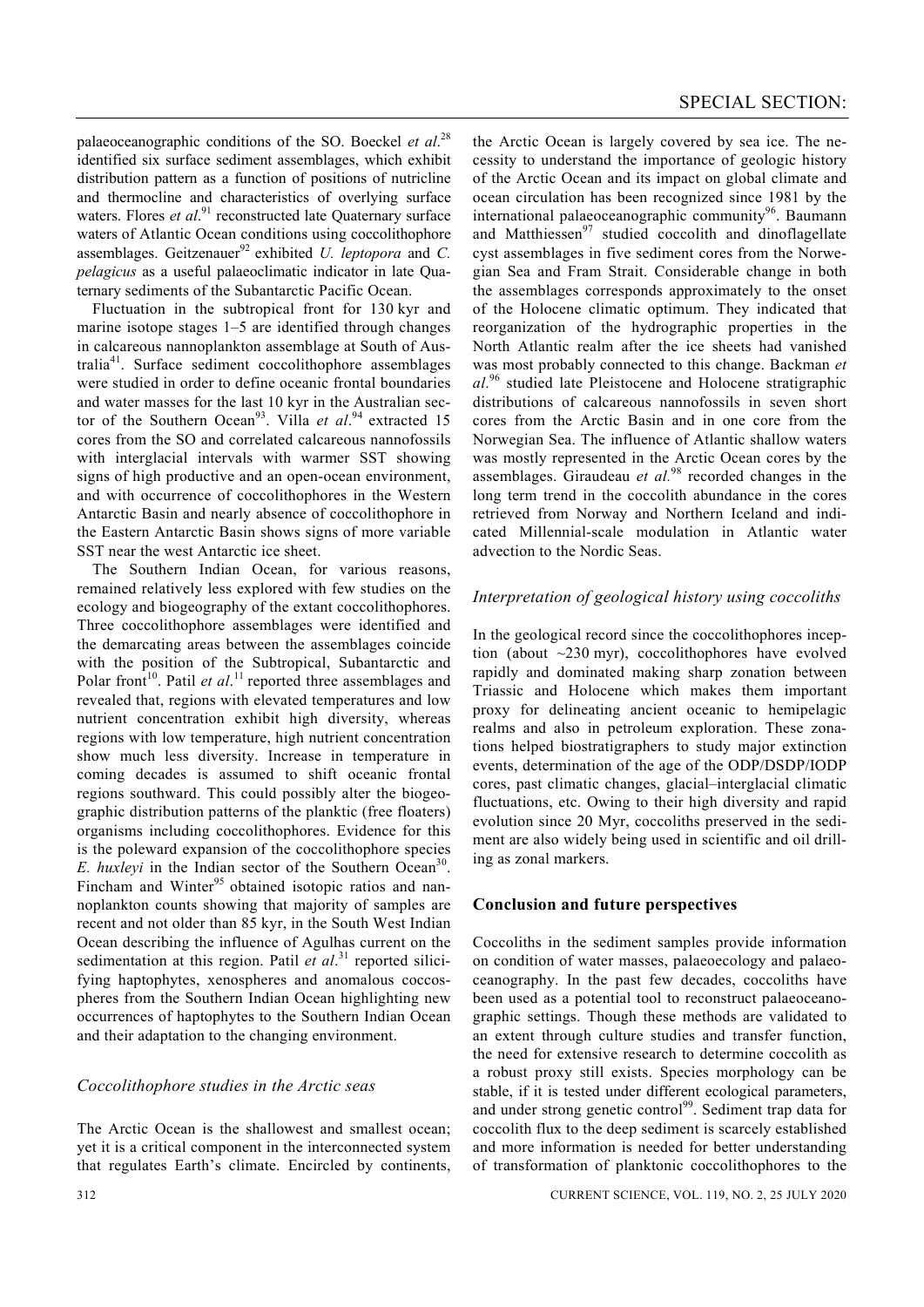#### PALEOCLIMATE STUDIES IN INDIA

ocean sediments. The use of geochemical composition of coccoliths as a proxy has shown promise for palaeoceanographic reconstruction in the sediment that lack foraminifera. But their small size and difficulty in segregating single species has hindered the potential of coccolithbased isotopic studies. In general, foraminifera are widely studied and used to reconstruct palaeoceanographic conditions whereas coccolithophores have gained attention recently as a potential proxy for palaeoceanographic reconstruction, thus leaving extensive scope for further research in this field.

- 1. Field, C. B., Behrenfeld, M. J., Randerson, J. T. and Falkowski, P., Primary production of the biosphere: integrating terrestrial and oceanic components. *Science*, 1998, **281**(5374), 237–240.
- 2. Green, J. C., Course, P. A. and Tarran, G. A., The life-cycle of *Emiliania huxleyi*: a brief review and a study of relative ploidy levels analysed by flow cytometry. *J. Mar. Syst*., 1996, **9**(1–2), 33–44.
- 3. Geisen, M., Billard, C., Broerse, A. T., Cros, L., Probert, I. and Young, J. R., Life-cycle associations involving pairs of holococcolithophorid species: intraspecific variation or cryptic speciation? *Eur. J. Phycol.*, 2002, **37**(4), 531–550.
- 4. Rost, B. and Riebesell, U., Coccolithophores and the biological pump: responses to environmental changes. In *Coccolithophores*  (eds Thierstein, H. R. and Young, J. R.), Springer, Berlin, Heidelberg, 2004, pp. 99–125.
- 5. Young, J. R., Geisen, M. and Probert, I., A review of selected aspects of coccolithophore biology with implications for paleobiodiversity estimation. *Micropaleontology*, 2005, **51**(4), 267–288.
- 6. Ridgwell, A., A Mid-Mesozoic revolution in the regulation of ocean chemistry. *Mar. Geol.*, 2005, **217**(3–4), 339–357.
- 7. Falkowski, P. G. *et al.*, The rise of oxygen over the past 205 million years and the evolution of large placental mammals. *Science*, 2005, **309**(5744), 2202–2204.
- 8. Jafar, S. A., Significance of Late Triassic calcareous nannoplankton from Austria and Southern Germany. *Neues. Jahrb. Geol. Paläontol.*, 1983, **166**(2), 218–259.
- 9. Bralower, T. J., Bown, P. R. and Siesser, W. G., Significance of upper Triassic nannofossils from the southern hemisphere (ODP Leg 122, Wombat Plateau, NW Australia). *Mar. Micropaleontol.*, 1991, **17**(1–2), 119–154.
- 10. Mohan, R. *et al.*, Ecology of coccolithophores in the Indian sector of the Southern Ocean. *Mar. Micropaleontol.*, 2008, **67**(1–2), 30– 45.
- 11. Patil, S. M., Mohan, R., Shetye, S. S., Gazi, S., Baumann, K.-H. and Jafar, S., Biogeographic distribution of extant Coccolithophores in the Indian sector of the Southern Ocean. *Mar. Micropaleontol.*, 2017, **137**, 16–30.
- 12. Edvardsen, B., Eikrem, W., Green, J. C., Andersen, R., Moon-van der Staay, S. Y. and Medlin, L., Phylogenetic reconstructions of the Haptophyta inferred from 18S ribosomal DNA sequences and available morphological data. *Phycologia*, 2000, **39**(1), 19–35.
- 13. Billard, C. and Inouye, I., What is new in coccolithophore biology? In *Coccolithophores* (eds Thierstein, H. R. and Young, J. R.), Springer, Berlin, Heidelber, 2004, pp. 1–29.
- 14. DeVargas, C., Aubry, M. P., Probert, I. and Young, J., Origin and evolution of coccolithophores: from coastal hunters to oceanic farmers. In *Evolution of Primary Producers in the Sea* (eds Falkowski, P. G. and Knoll, A. H.), Academic Press, 2007, pp. 251– 285.
- 15. Brownlee, C. and Taylor, A., Calcification in coccolithophores: a cellular perspective. In *Coccolithophores* (eds Thierstein, H. R. and Young, J. R.), Springer, Berlin, Heidelberg, 2004, pp. 31–49.
- 16. Young, J. R. *et al.*, Guidelines for coccolith and calcareous nannofossil terminology. *Palaeontology*, 1997, **40**, 875–912.
- 17. Winter, A., Jordan, R. W. and Roth, P. H., Biogeography of living coccolithophores in ocean waters. In *Coccolithophores* (eds Winter, A. and Siesser, W. S.), Cambridge University Press, 1994, pp. 161–177.
- 18. McIntyre, A. and Bé, A. W., Modern coccolithophoridae of the Atlantic Ocean – I. Placoliths and cyrtoliths. *Deep Sea Res.*, 1967, **14**(5), 561–597.
- 19. Baumann, K.-H., Andruleit, H., Boeckel, B., Geisen, M. and Kinkel, H., The significance of extant coccolithophores as indicators of ocean water masses, surface water temperature, and palaeoproductivity: a review. *Paläont. Z. (ZDB)*, 2005, **79**(1), 93–112.
- 20. Hulburt, E. M., The diversity of phytoplanktonic populations in oceanic, coastal, and estuarine regions. *J. Mar. Res.*, 1963, **21**(2), 81–93.
- 21. Brand, L. E., The salinity tolerance of forty-six marine phytoplankton isolates. *Estuar. Coast. Shelf Sci*., 1984, **18**(5), 543–556.
- 22. Bukry, D., Coccoliths as paleosalinity indicators; evidence from Black Sea. In *The Black Sea-Geology, Chemistry and Biology* (eds Degens, E. and Ross, D. A.), 1974, pp. 353–363.
- 23. Braarud, T., Coccolith morphology and taxonomic position of *Hymenomonas roseola* Stein and *Syracosphaera carterae* Braarud and Fagerland. *Nytt. Mag. Bot*., 1954, **3**, 1–4.
- 24. Young, J. R., Possible functional interpretations of coccolith morphology. *Abh. Geol. B-A*, 1987, **39**, 305–313.
- 25. McIntyre, A. and Bé, A. W., Modern coccolithophoridae of the Atlantic Ocean – I. Placoliths and cyrtoliths. *Deep Sea Res. A*, Elsevier, 1967, **14**(5), 561–597.
- 26. Winter, A. and Siesser, W. G., *Coccolithophores*, Cambridge University Press, 1994, p. 242.
- 27. Eynaud, F., Giraudeau, J., Pichon, J. J. and Pudsey, C. J., Seasurface distribution of coccolithophores, diatoms, silicoflagellates and dinoflagellates in the South Atlantic Ocean during the late austral summer 1995. *Deep Sea Res. I*, 1999, **46**(3), 451– 482.
- 28. Boeckel, B., Baumann, K.-H., Henrich, R. and Kinkel, H., Coccolith distribution patterns in South Atlantic and Southern Ocean surface sediments in relation to environmental gradients. *Deep Sea Res. I*, 2006, **53**(6), 1073–1099.
- 29. Saavedra-Pellitero, M. and Baumann, K.-H., Comparison of living and surface sediment coccolithophore assemblages in the Pacific sector of the Southern Ocean. *Micropaleontology*, 2015, **61**(6), 507–520.
- 30. Patil, S. M., Mohan, R., Shetye, S. and Gazi, S., Phytoplankton abundance and community structure in the Antarctic polar frontal region during austral summer of 2009. *Chin. J. Oceanol. Limn.*, 2013, **31**(1), 21–30.
- 31. Patil, S. M., Mohan, R., Shetye, S., Gazi, S. and Jafar, S., Morphological variability of *Emiliania huxleyi* in the Indian sector of the Southern Ocean during the austral summer of 2010. *Mar. Micropaleontol.*, 2014, **107**, 44–58.
- 32. Roth, P. H., Mullin, M. M. and Berger, W. H., Coccolith sedimentation by fecal pellets: laboratory experiments and field observations. *Geol. Soc. Am. Bull.*, 1975, **86**(8), 1079–1084.
- 33. Honjo, S., Coccoliths: production, transportation and sedimentation. *Mar. Micropaleontol*., 1976, **1**, 65–79.
- 34. Baumann, K.-H., Andruleit, H. and Samtleben, C., Coccolithophores in the Nordic Seas: comparison of living communities with surface sediment assemblages. *Deep Sea Res. II*, 2000, **47**(9–11), 1743–1772.
- 35. McIntyre, A., Ruddiman, W. F. and Jantzen, R., Southward penetrations of the North Atlantic Polar Front: faunal and floral evidence of large-scale surface water mass movements over the last 225,000 years. *Deep Sea Res. I*, 1972, **19**(1), 61–77.
- 36. Kinkel, H., Baumann, K.-H. and Cepek, M., Coccolithophores in the equatorial Atlantic Ocean: response to seasonal and Late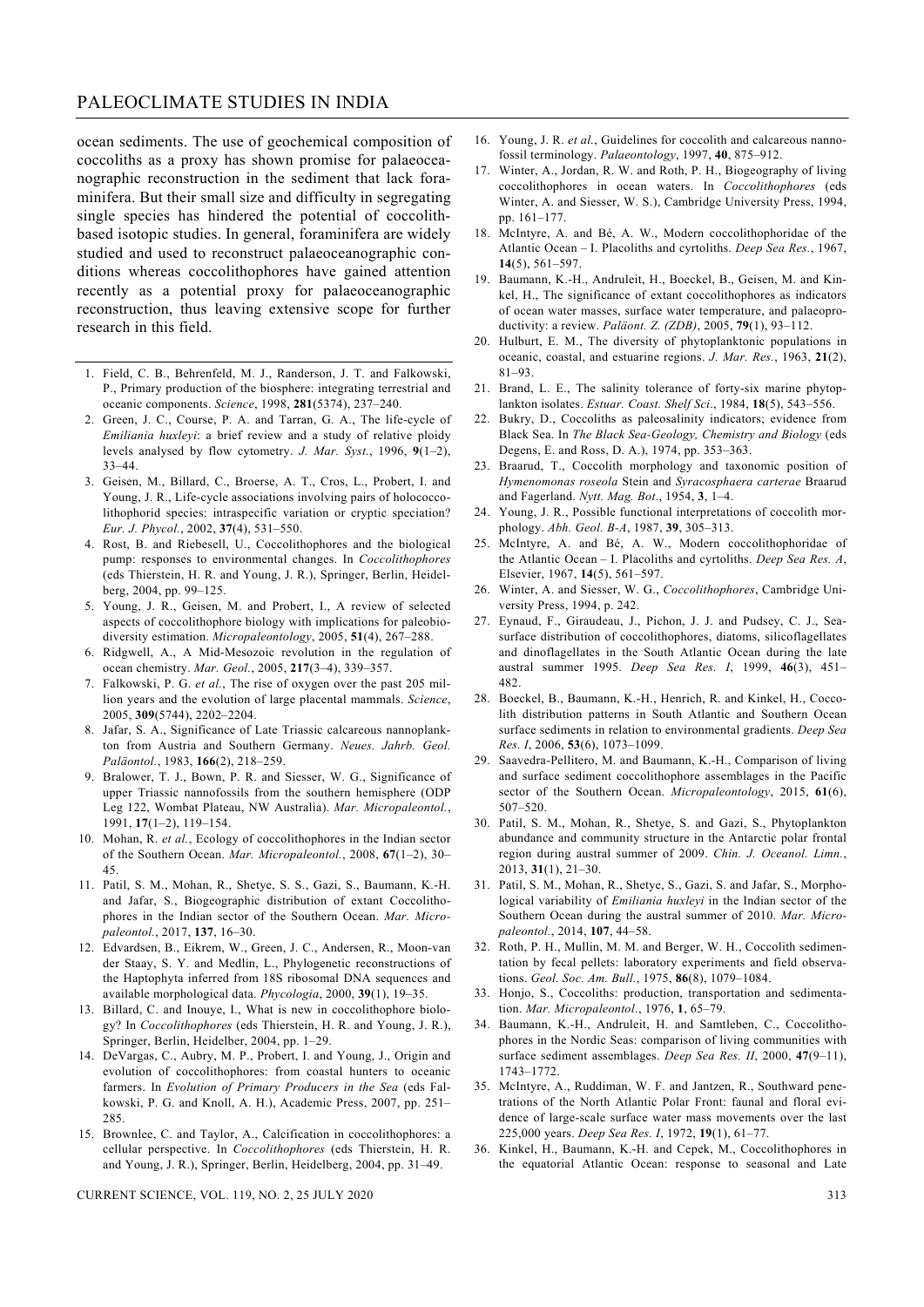Quaternary surface water variability. *Mar. Micropaleontol.*, 2000, **39**(1–4), 87–112.

- 37. Saavedra-Pellitero, M., Flores, J. A., Lamy, F., Sierro, F. J. and Cortina, A., Coccolithophore estimates of paleotemperature and paleoproductivity changes in the southeast Pacific over the past ~27 kyr. *Paleoceanography*, 2011, **26**, PA1201.
- 38. Bollmann, J., Henderiks, J. and Brabec, B., Global calibration of Gephyrocapsa coccolith abundance in Holocene sediments for paleotemperature assessment. *Paleoceanogr.*, *Paleoclimatol.*, 2002, **17**(3), 1035.
- 39. Winter, A. and Martin, K., Late Quaternary history of the Agulhas current. *Paleoceanography*, 1990, **5**(4), 479–486.
- 40. Flores, J. A., Gersonde, R. and Sierro, F. J., Pleistocene fluctuations in the Agulhas Current Retroflection based on the calcareous plankton record. *Mar. Micropaleontol.*, 1999, **37**(1), 1–22.
- 41. Findlay, C. S. and Flores, J. A., Subtropical front fluctuations south of Australia (45°09′S, 146°17′E) for the last 130 ka years based on calcareous nannoplankton. *Mar. Micropaleontol*., 2000, **40**(4), 403–416.
- 42. Marlowe, I. T., Green, J. C., Neal, A. C., Brassell, S. C., Eglinton, G. and Course, P. A., Long chain (n-C37–C39) alkenones in the Prymnesiophyceae. Distribution of alkenones and other lipids and their taxonomic significance. *Eur. J. Phycol.*, 1984, **19**(3), 203– 216.
- 43. Brassell, S. C. *et al.*, Palaeoclimatic signals recognized by chemometric treatment of molecular stratigraphic data. *Org. Geochem.*, 1986, **10**(4–6), 649–660.
- 44. Herbert, T. D., Heinrich, D. H. and Karl, K. T., Alkenone paleotemperature determinations. In *Treatise on Geochemistry* (eds Elderfield, H., Hollard, H. D. and Turekian, K. K.), Elsevier, 2003, vol. 6, pp. 391–432.
- 45. Bollmann, J., Morphology and biogeography of *Gephyrocapsa*  coccoliths in Holocene sediments. *Mar. Micropaleontol.*, 1997, **29**(3–4), 319–350.
- 46. Stoll, H. M. and Ziveri, P., Coccolithophorid-based geochemical paleoproxies. In *Coccolithophores* (eds Thierstein, H. R. and Young, J. R.), Springer, Berlin, Heidelberg, 2004, pp. 529– 562.
- 47. Mix, A. C., Bard, E. and Schneider, R., Environmental processes of the ice age: land, oceans, glaciers (EPILOG). *Quat. Sci. Rev.*, 2001, **20**(4), 627–657.
- 48. Melinte, M. C., Calcareous nannoplankton, a tool to assign environmental changes. *Geo-Eco-Marina*, 2004, 9–10.
- 49. Volkman, J. K., Eglinton, G., Corner, E. D. and Forsberg, T. E. V., Long-chain alkenes and alkenones in the marine coccolithophorid *Emiliania huxleyi*. *Phytochemistry*, 1980, **19**(12), 2619– 2622.
- 50. Sikes, E. L., Farrington, J. T. and Keigwin, L. D., Use of the alkenone unsaturation ratio U37K to determine past sea surface temperatures: core-top SST calibrations and methodology considerations. *Earth Planet. Sci. Lett*., 1991, **104**(1), 36–47.
- 51. Müller, P. J., Kirst, G., Ruhland, G., Von Storch, I. and Rosell-Melé, A., Calibration of the alkenone paleotemperature index U37K′ based on core-tops from the eastern South Atlantic and the global ocean (60°N–60°S). *Geochim. Cosmochim. Acta*, 1998, **62**(10), 1757–1772.
- 52. Prahl, F. G. and Wakeham, S. G., Calibration of unsaturation patterns in long-chain ketone compositions for palaeotemperature assessment. *Nature*, 1987, **330**(6146), 367.
- 53. Kennedy, J. A. and Brassell, S. C., Molecular records of twentiethcentury El Niño events in laminated sediments from the Santa Barbara basin. *Nature*, 1992, **357**(6373), 62.
- 54. Lawrence, K. T., Liu, Z. and Herbert, T. D., Evolution of the eastern tropical Pacific through Plio-Pleistocene glaciation. *Science*, 2006, **312**(5770), 79–83.
- 55. Martínez‐Garcia, A., Rosell‐Melé, A., Geibert, W., Gersonde, R., Masqué, P., Gaspari, V. and Barbante, C., Links between iron

supply, marine productivity, sea surface temperature, and  $CO<sub>2</sub>$ over the last 1.1 Ma. *Paleoceanography*, 2009, **24**(1), PA1207.

- 56. Rostek, F., Ruhlandt, G., Bassinot, F. C., Muller, P. J., Labeyrie, L. D., Lancelot, Y. and Bard, E., Reconstructing sea surface temperature and salinity using δ18O and alkenone records. *Nature*, 1993, **364**(6435), 319.
- 57. Rohling, E. J. and Bigg, G. R., Paleosalinity and  $\delta^{18}O$ : a critical assessment. *J. Geophys. Res*., 1998, **103**(C1), 1307–1318.
- 58. Duplessy, J. C., Labeyrie, L., Juillet-Leclerc, A., Maitre, F., Duprat, J. and Sarnthein, M., Surface salinity reconstruction of the North Atlantic Ocean during the last glacial maximum. *Oceanol. Acta*, 1991, **14**(4), 311–324.
- 59. Wolff, T., Grieger, B., Hale, W., Dürkoop, A., Mulitza, S., Pätzold, J. and Wefer, G., On the reconstruction of paleosalinities. In *Use of Proxies in Paleoceanography* (eds Fischer, G. and Wefer, G.), Springer, Berlin, Heidelberg, 1999, pp. 207–228.
- 60. Fielding, S. R., Herrle, J. O., Bollmann, J., Worden, R. H. and Montagnesd, D. J., Assessing the applicability of *Emiliania huxleyi* coccolith morphology as a sea‐surface salinity proxy. *Limnol. Oceanogr.*, 2009, **54**(5), 1475–1480.
- 61. Bollmann, J. and Herrle, J. O., Morphological variation of *Emiliania huxleyi* and sea surface salinity. *Earth Planet. Sci. Lett*., 2007, **255**(3–4), 273–288.
- 62. Bollmann, J., Herrle, J. O., Cortés, M. Y. and Fielding, S. R., The effect of sea water salinity on the morphology of *Emiliania huxleyi* in plankton and sediment samples. *Earth Planet. Sci. Lett*., 2009, **284**(3–4), 320–328.
- 63. Kirst, G. O., Salinity tolerance of eukaryotic marine algae. *Annu. Rev. Plant Biol.*, 1990, **41**(1), 21–53.
- 64. Ausín, B. *et al.*, Coccolithophore productivity and surface water dynamics in the Alboran Sea during the last 25 kyr. *Palaeogeogr.*, *Palaeoclimatol.*, *Palaeoecol.*, 2015, **418**, 126–140.
- 65. Weiss, G. M., Pfannerstill, E. Y., Schouten, S., Sinninghe Damsté, J. S. and van der Meer, M. T., Effects of alkalinity and salinity at low and high light intensity on hydrogen isotope fractionation of long-chain alkenones produced by *Emiliania huxleyi*. *Biogeosciences*, 2017, **14**(24), 5693–5704.
- 66. Schouten, S., Ossebaar, J., Schreiber, K., Kienhuis, M. V. M., Langer, G. and Bijma, J., The effect of temperature and salinity on the stable hydrogen isotopic composition of longchain alkenones produced by *Emiliania huxleyi* and *Gephyrocapsa oceanica*. *Biogeosciences*, 2005, **2(**6), 1681–1616.
- 67. Van der Meer, M. T., Baas, M., Rijpstra, W. I. C., Marino, G., Rohling, E. J., Damsté, J. S. S. and Schouten, S., Hydrogen isotopic compositions of long-chain alkenones record freshwater flooding of the Eastern Mediterranean at the onset of sapropel deposition. *Earth Planet. Sci. Lett.*, 2007, **262**(3–4), 594–600.
- 68. Van der Meer, M. T., Sangiorgi, F., Baas, M., Brinkhuis, H., Damsté, J. S. S. and Schouten, S., Molecular isotopic and dinoflagellate evidence for Late Holocene freshening of the Black Sea. *Earth Planet. Sci. Lett.*, 2008, **267**(3–4), 426–434.
- 69. Beaufort, L., Lancelot, Y., Camberlin, P., Cayre, O., Vincent, E., Bassinot, F. and Labeyrie, L., Insolation cycles as a major control of equatorial Indian Ocean primary production. *Science*, 1997, **278**(5342), 1451–1454.
- 70. Molfino, B. and McIntyre, A., Precessional forcing of nutricline dynamics in the equatorial Atlantic. *Science*, 1990, **249**(4970), 766–769.
- 71. Flores, J. A., Filippelli, G. M., Sierro, F. J. and Latimer, J. C., The White Oceanhypothesis: a late Pleistocene Southern Ocean governed by coccolithophores and driven by phosphorus. *Front Microbiol.*, 2012, **3**, 233.
- 72. Cachao, M. and Moita, M. T., *Coccolithus pelagicus*, a productivity proxy related to moderate fronts off Western Iberia. *Mar. Micropaleontol.*, 2000, **39**(1–4), 131–155.
- 73. Amore, F. O., Flores, J. A., Voelker, A. H. L., Lebreiro, S. M., Palumbo, E. and Sierro, F. J., A Middle Pleistocene Northeast